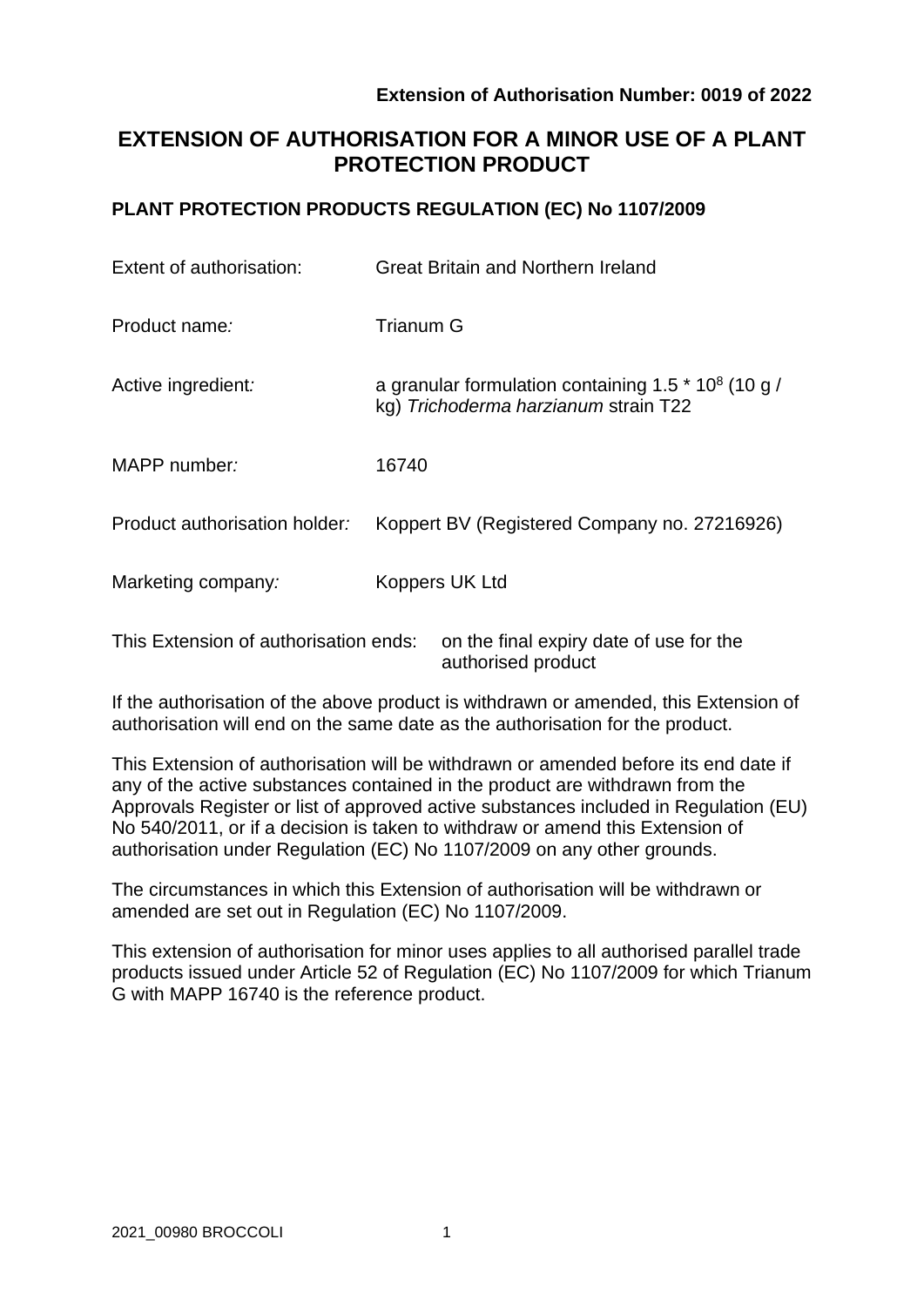Digitally signed by: Stephen Thornley Date: 2022.01.10 13:53:19 Z

HSE Digital Signature

This and the attached Appendices 1 and 2 are signed by the Health and Safety Executive for and on behalf of the Secretary of State, the Welsh Ministers, the Scottish Ministers and the Department of Agriculture, Environment and Rural Affairs in Northern Ireland.

Date of issue: 10 January 2022

## **EXPLANATORY NOTES**

- 1. This is Extension of authorisation number 0019 of 2022.
- 2. This Extension of authorisation will be published on HSE's website.
- 3. Application reference number: COP 2021/00980
- 4. Persons using the product to which this Extension of authorisation applies should acquaint themselves with and observe all requirements contained in the Regulation (EC) No 1107/2009, including the duty on the holder of any Extension of authorisation to notify information on potentially dangerous effects, a contravention of which is a criminal offence under those Regulations.
- 5. Neither the efficacy nor the phytotoxicity of the product for which this Extension of authorisation has been granted has been assessed and, as such, the user bears the risk in respect of failures concerning its efficacy and phytotoxicity.
- 6. In this notice Regulation (EC) No 1107/2009 means: In relation to Great Britain, Regulation (EC) No 1107/2009 as it has effect in Great Britain. In relation to Northern Ireland, Regulation (EC) No 1107/2009 as it has effect by virtue of the Protocol on Ireland/Northern Ireland in the EU withdrawal agreement.
- 7. In this notice Regulation (EU) No 540/2011 means: In relation to Northern Ireland, Regulation (EU) No 540/2011 as it has effect by virtue of the Protocol on Ireland/Northern Ireland in the EU withdrawal agreement.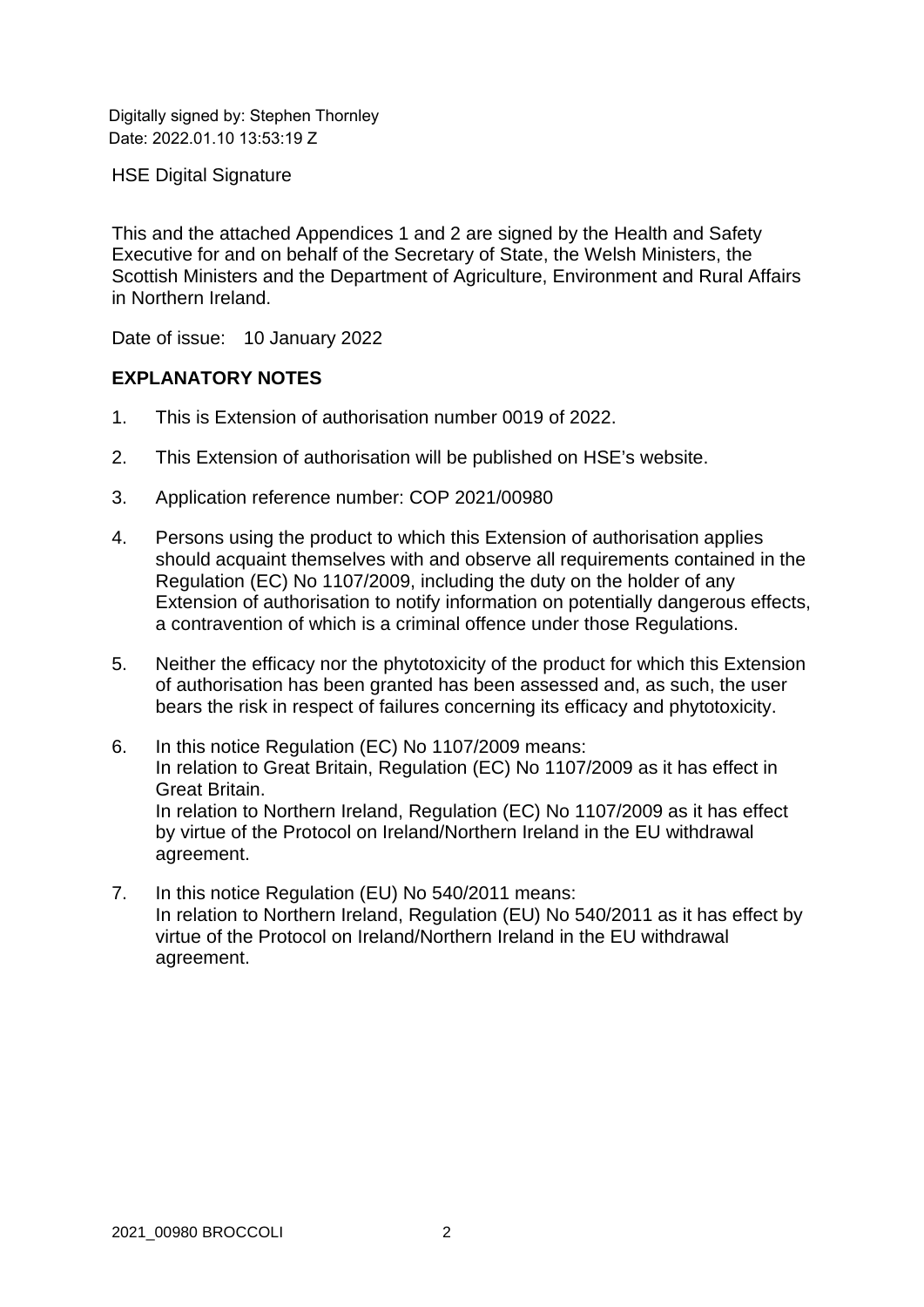## **ADVISORY INFORMATION**

This Extension of authorisation relates to the use of 'Trianum G' (M16740) for the control of *Pythium*, *Fusarium*, and *Rhizoctonia* on broccoli/calabrese, Brussels sprouts, cabbage, cauliflower, choi sum, collard, kale, kohlrabi, oriental cabbages grown under permanent protection with full enclosure. A single application can be made at propagation by incorporation of the granules into the growth media, at a rate of 0.75 kg product /  $m^3$  media in trays/modules. A single application can also be made at transplantation, at a rate of 0.375 kg product /  $m<sup>3</sup>$  of growth media, or 1 g granules per planting hole - such as when transplanting into bags. A 15 kg product / ha application can be made when drilling crops into furows or 25 kg product / ha when transplanting crops into beds . Applications can be made at any time of the year (January to December).

IMPORTANT: When applying this product under the terms of this Extension of authorisation, comply with any resistance guidance or restrictions stated on the product label.

Total reliance on one pesticide will hasten the development of resistance. Pesticides of different chemical types or alternative control measures should be included in the planned programme. Alternating with different modes of action is a recognised antiresistance strategy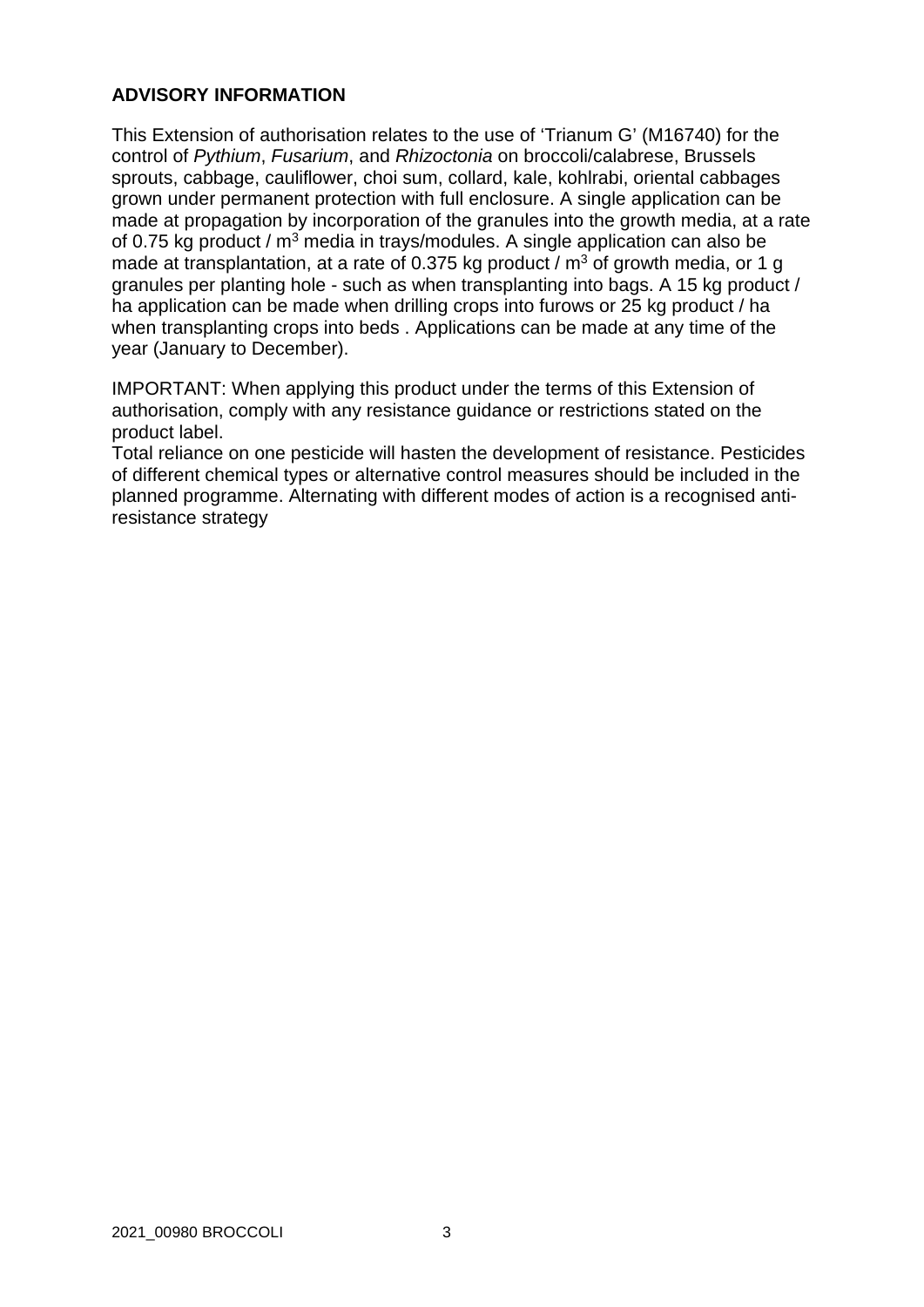## **APPENDIX 1: CONDITIONS OF EXTENSION OF AUTHORISATION**

The conditions below are obligatory. They must be complied with when the Extension of authorisation occurs. Failure to comply with the following conditions will result in the withdrawal or amendment of the Extension of authorisation under Regulation (EC) No 1107/2009 and may result in other enforcement action, including prosecution. For the purposes of this Extension of authorisation only, the conditions and/or requirements shown below supersede any corresponding conditions and/or requirements set out on the label or otherwise provided for under the product authorisation **which would otherwise apply**.

#### **Use:**

#### Field of use: **ONLY AS A BIOFUNGICIDE**

User: Professional

| Crops/situations:                                                                                                                                                                                | Maximum<br>individual dose:                                                                                                                                                                      | Maximum total<br>dose: | Maximum<br>number of<br>treatments: (per<br>crop)         | Latest time of<br>application: |
|--------------------------------------------------------------------------------------------------------------------------------------------------------------------------------------------------|--------------------------------------------------------------------------------------------------------------------------------------------------------------------------------------------------|------------------------|-----------------------------------------------------------|--------------------------------|
| Permanent<br>protection with<br>full enclosure<br>crops of broccoli<br>/ calabrese,<br>Brussels sprout,<br>cabbage,<br>cauliflower, choi<br>sum, collard,<br>kale, kohlrabi,<br>oriental cabbage | 0.75 kg product<br>$/m3$ growing<br>media at<br>propagation in<br>trays/modules;<br>and/or 0.375 kg<br>product/ $m3$ gr<br>media at<br>transplanting<br>(or 1g granules<br>per planting<br>hole) |                        | 1 at<br>propagation;<br>and/or 1 at each<br>transplanting | <b>BBCH 39</b>                 |
| Permanent<br>protection with<br>full enclosure<br>crops of broccoli<br>/ calabrese,<br>Brussels sprout,<br>cabbage,<br>cauliflower, choi<br>sum, collard,<br>kale, kohlrabi,<br>oriental cabbage | 15 kg product /<br>ha when drilling<br>crops in<br>furrows                                                                                                                                       | $\blacksquare$         | 1                                                         | <b>BBCH 39</b>                 |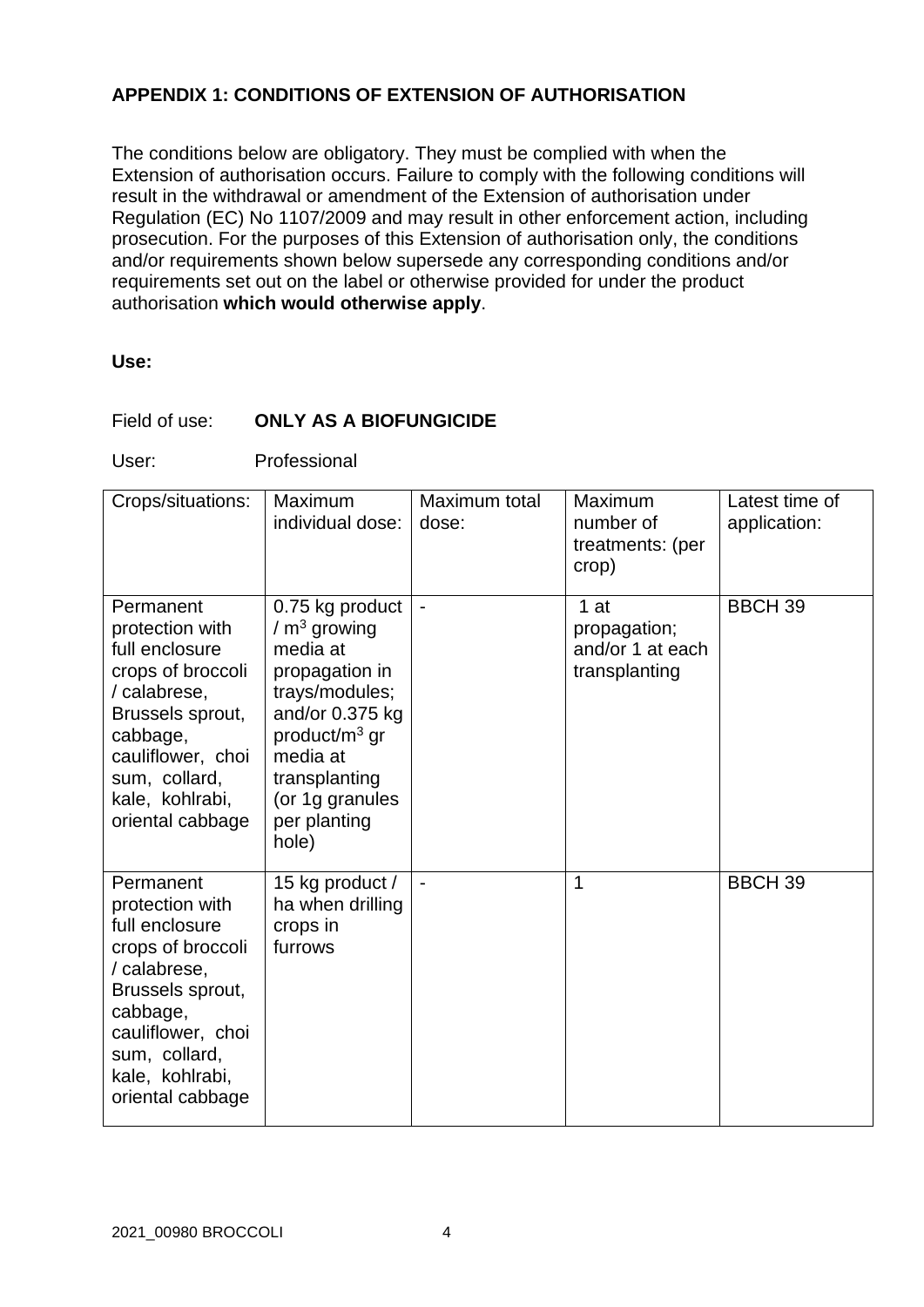| Crops/situations:                                                                                                                                                                                | Maximum<br>individual dose:                                    | Maximum total<br>dose: | Maximum<br>number of<br>treatments: (per<br>crop) | Latest time of<br>application: |
|--------------------------------------------------------------------------------------------------------------------------------------------------------------------------------------------------|----------------------------------------------------------------|------------------------|---------------------------------------------------|--------------------------------|
| Permanent<br>protection with<br>full enclosure<br>crops of broccoli<br>/ calabrese,<br>Brussels sprout,<br>cabbage,<br>cauliflower, choi<br>sum, collard,<br>kale, kohlrabi,<br>oriental cabbage | 25 kg product /<br>ha when<br>transplanting<br>crops into beds |                        | 1                                                 | <b>BBCH 39</b>                 |

Operator Protection:

(1) Engineering control of operator exposure must be used where reasonably practicable in addition to the following personal protective equipment:

> Operators must wear suitable protective clothing (coveralls), suitable protective gloves and suitable respiratory protective equipment\* when handling the product or applying the product. \*Disposable filtering facepiece respirator to at least EN149 FFP3 or equivalent.

(2) However, engineering controls may replace personal protective equipment if a COSHH assessment shows that they provide an equal or higher standard of protection.

## Other specific restrictions:

- (1) This product must only be applied in accordance with the terms of this extension of authorisation, the product label and/or leaflet and any additional guidance on extensions of authorisation.
- (2) Treatment must only be made under 'permanent protection' situations which provide full enclosure (including continuous top and side barriers down to below ground level) and which are present and maintained over a number of years.
- (3) Reasonable precautions must be taken to prevent access of birds, wild mammals and honeybees to treated crops.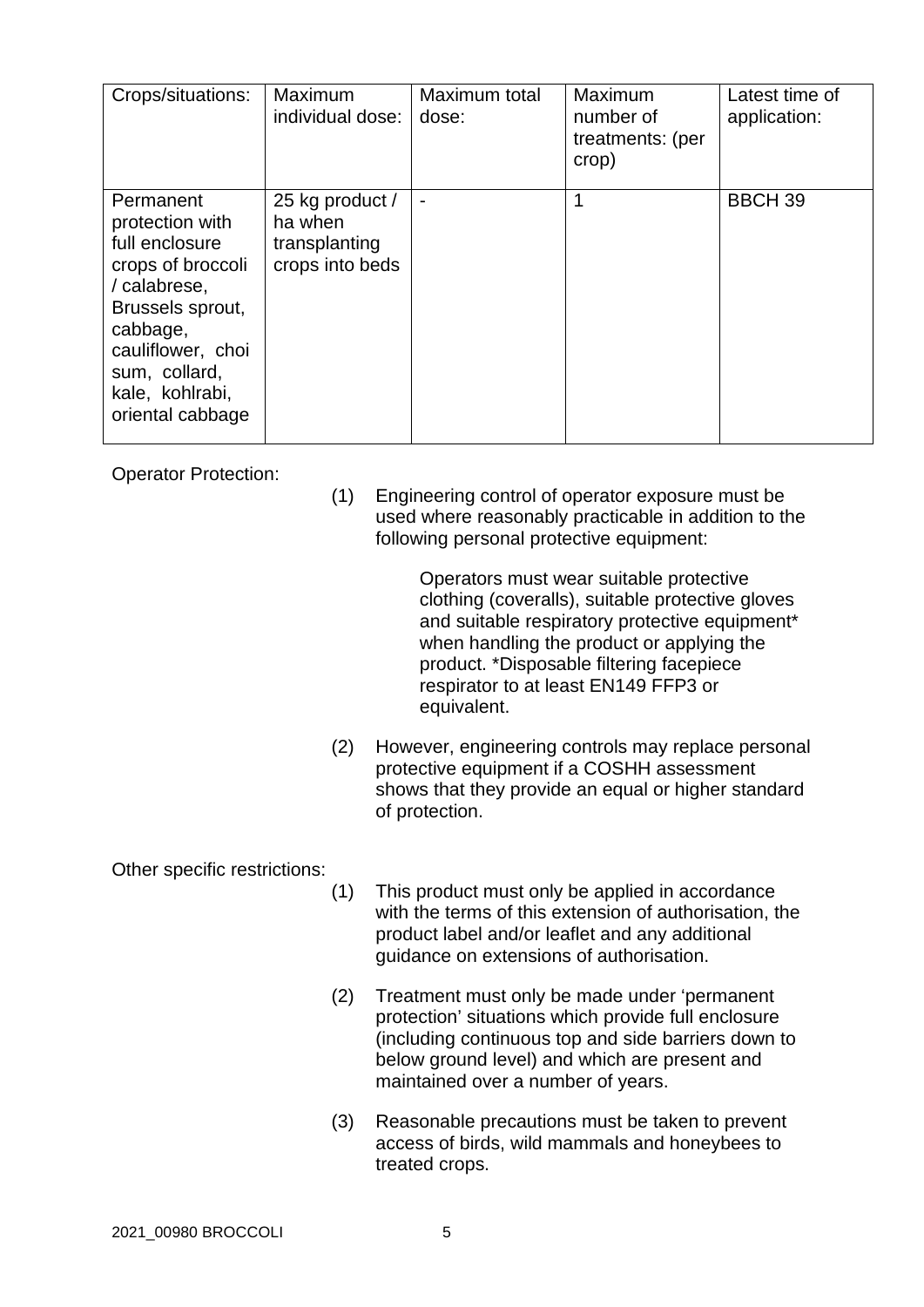(4) To minimise airborne environmental exposure, vents, doors and other openings must be closed during and after application until the applied product has fully settled.